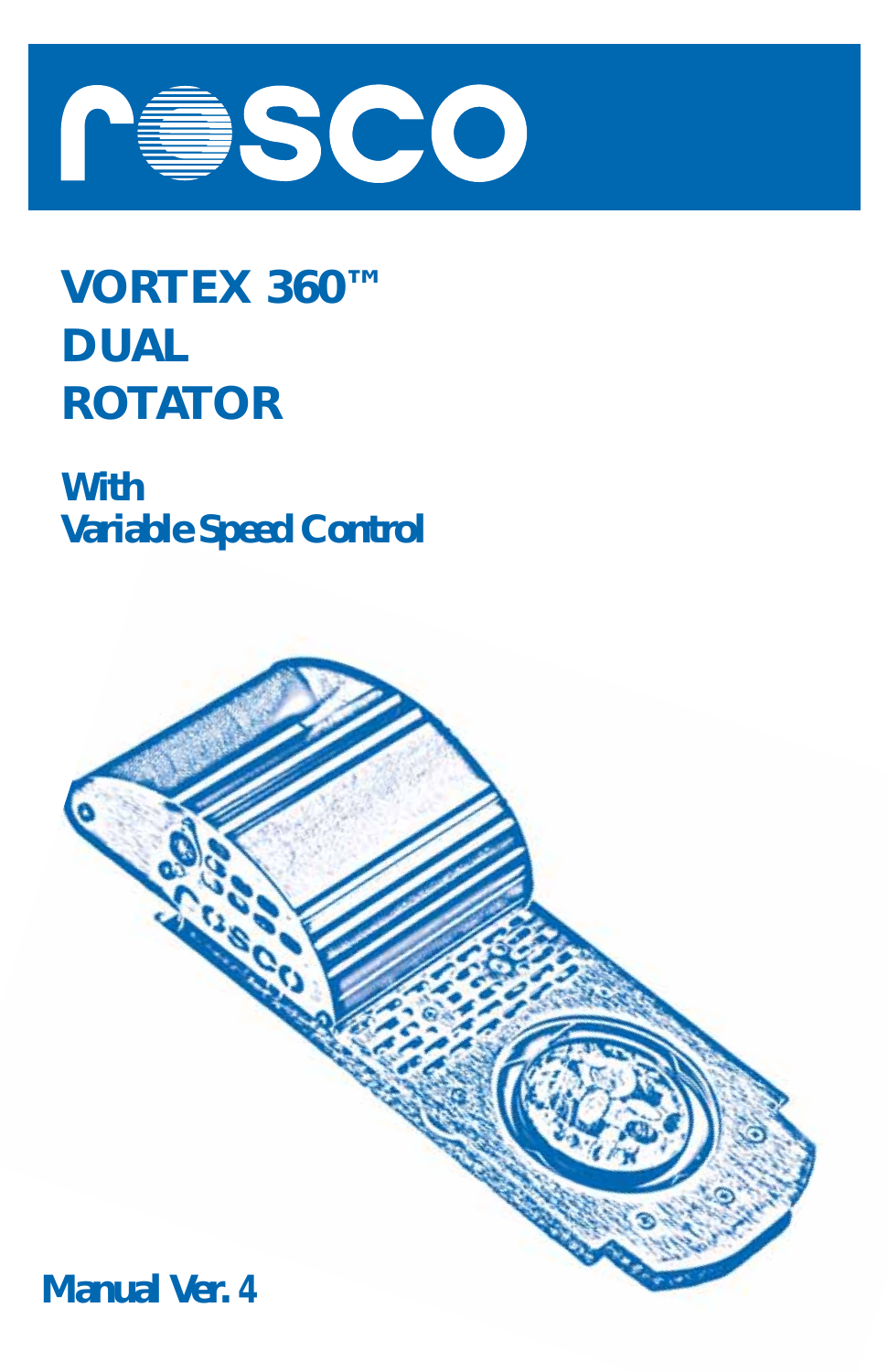# **AN INTRODUCTION TO YOUR VORTEX**

Thank you for your purchase of the Vortex 360. This product has been designed to provide you with reliable dual rotating gobo effects in your ETC Source 4 and Altman Shakespeare. It can accommodate both glass and metal size B gobos (86mm). Adjusting the speed and direction of the rotation is as simple as sliding a switch on the modular power adapter.

# **Parts and Functions**

Below is a picture of the Vortex 360 and its power adapter with various components labeled.



Vortex 360 rotator with power adapter (parts labeled)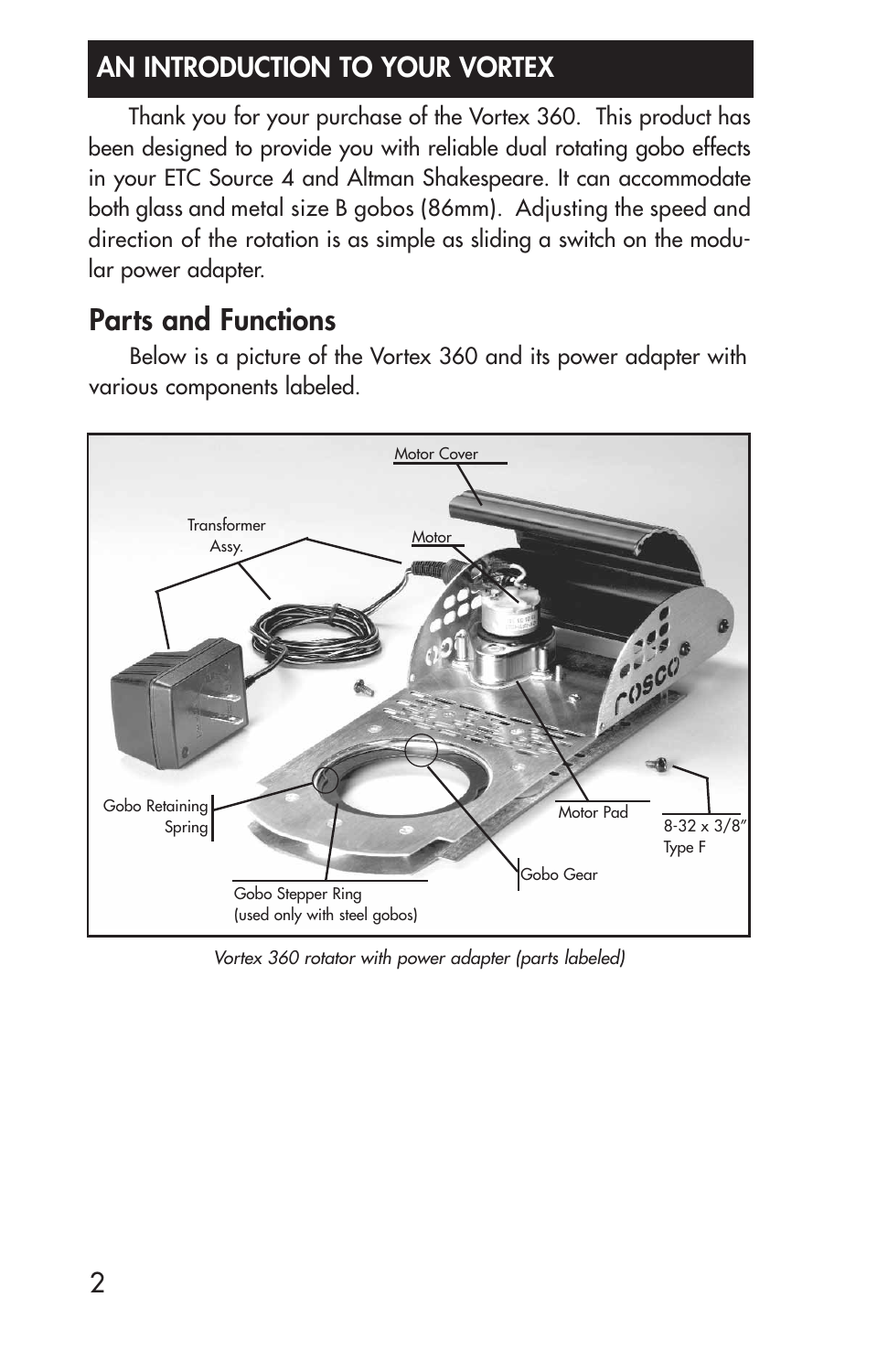# *INSTALLING GOBOS*

### *Metal Gobos*

- *1) Remove gobo retaining spring from gobo gear.*
- *2) Remove steel gobo stepper ring from gobo gear.*
- *3) Place metal gobo into gobo gear.*
- *4) Replace steel gobo stepper ring in gobo gear.*
- *5) Replace gobo retaining spring in gobo gear.*



*Metal gobo placed in Vortex 360.*

*Note: Avoid using bent or damaged metal gobos as they may result in jamming of the mechanism, which can lead to damage of the motor.*

### *Glass Gobos*

*1) Remove gobo retaining spring from gobo gear.*

*2) Remove steel gobo stepper ring from gobo gear and put aside. It is not used with glass gobos.*

- *3) Place glass gobo into gobo gear.*
- *4) Replace gobo retaining plate in gobo gear.*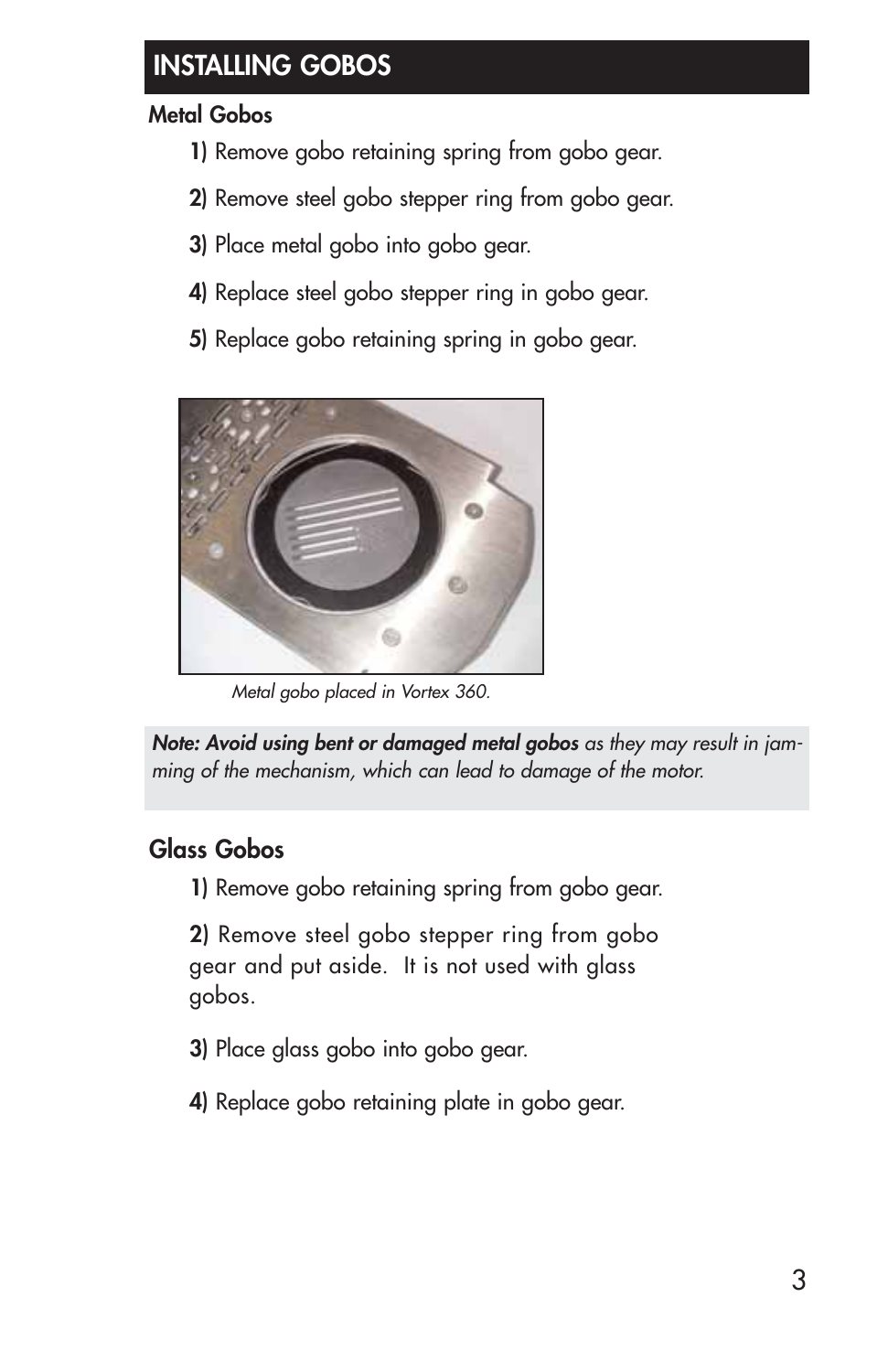

*Glass gobo placed into Vortex 360.*

# **INSTALLING THE VORTEX 360 IN THE FIXTURE**

- **1)** Open accessory slot (Iris Slot) on fixture.
- 2) Slide Vortex 360 into fixture's accessory slot with motor **covering facing toward the front of the fixture.** (This is important to avoid overheating the motor and to keep the shutters readily accessible.)
- **3) Use safety cable** through handle of Vortex 360 to attach to fixed safety point.
- **4)** Make sure power adapter cable is not touching any **part** of the fixture.



*Vortex 360 being installed in a fixture (required safety cable not shown).*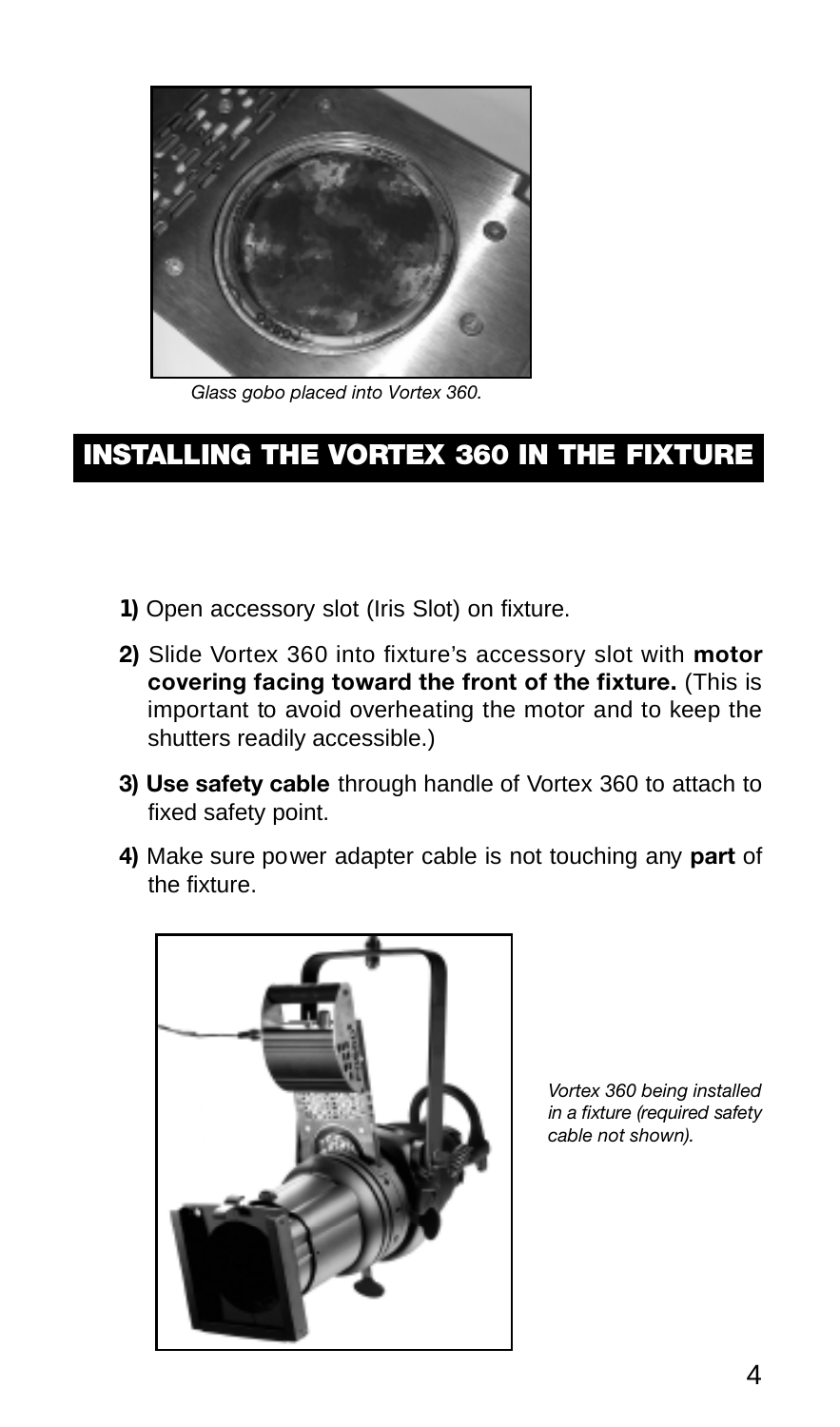### **OPERATION**

The speed and rotation can be set by turning the potentiometer (on top of the unit) clickwise for faster and counter clockwise for slower. The direction of the rotation can be set by changing the position of the toggle switch. There is also an off feature (center position on the toggle switch) for changing gobos without having to unplug the unit or dial down the speed to 0.

**Note:** The rotational speed of the Vortex 360 can be remotely controlled *by plugging the power adapter into an electronic dimmer output (set the power adapter to 12V for best results). However, the dimmer output must be compatible for use with transformers. Please check with the dimmer manufacturer before using the Vortex 360 in this fashion. Failure to use a compatible dimmer can result in overheating and/or damage to both the Vortex 360 and the dimmer.*

# **PRECAUTIONS**

- **Make sure gobos can rotate freely while in use.** Jamming of a gobo wheel can cause the motor to burn out.
- **Make sure motor cover is facing the front of the fixture .** Failure to do so can result in motor overheating.
- **Do not let Vortex 360 hang by power adapter cord.**
- **Always use a safety cable with the Vortex 360.**
- **After use, case may become very hot.** If unit must be handled, use handle as it is a thermoplastic and will remain cool to the touch.
- **Do not use the Vo rtex 360 with a dimmer if the dimmer is not rated for power adapters.**
- **Do not rapidly heat and cool glass gobos as this will** likely cause them to break. Ensure that you are using the flattest field possible will also reduce change of breakage.
- **Make sure power adapter cable is not touching any** part of the fixture.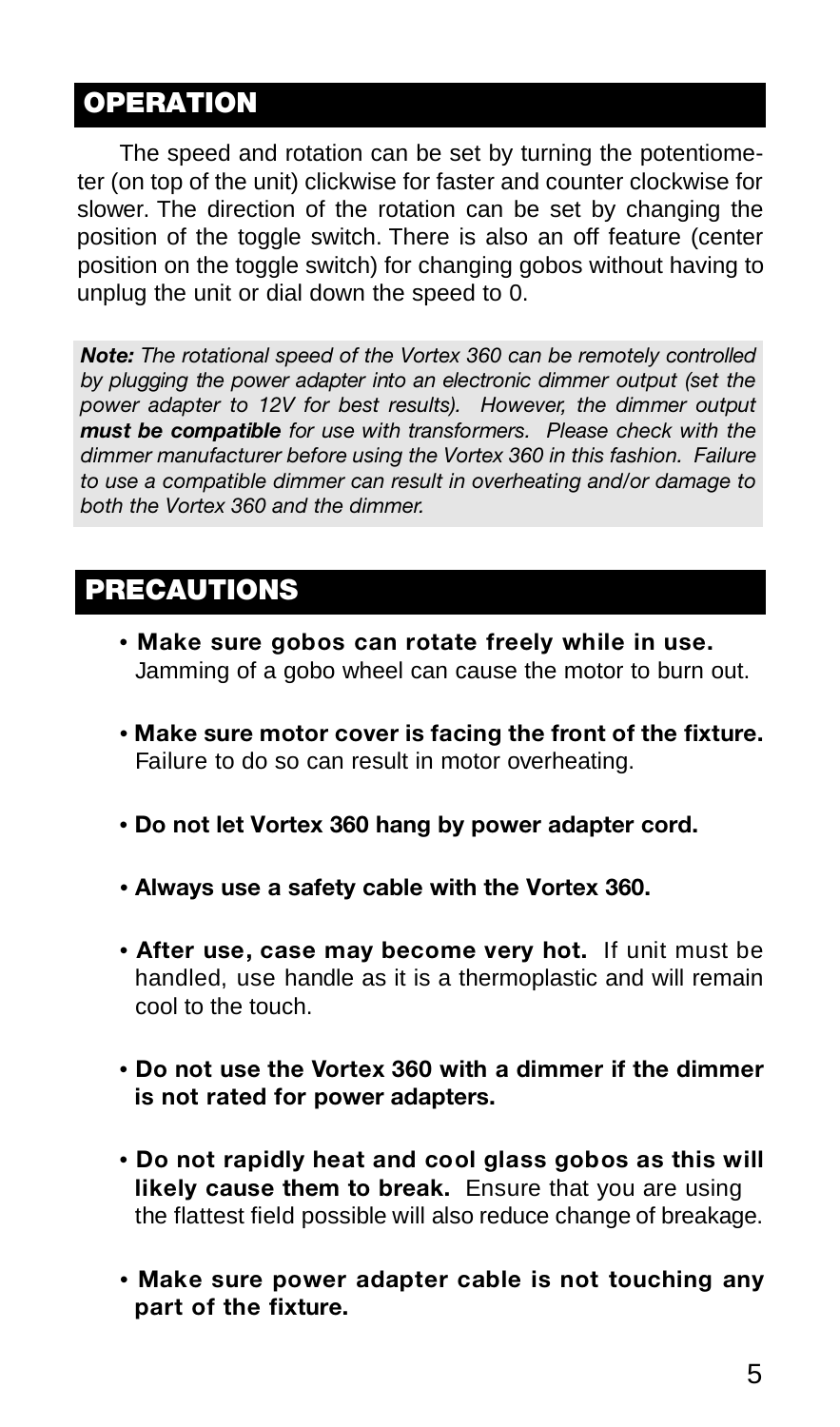# **TROUBLESHOOTING AND REPAIRS**

### **Gobos Not Rotating and Vortex 360 Motor Not Running**

#### **Possibility #1 – Gears are jammed**

Make sure nothing is preventing gears from rotating properly. If they will not rotate freely, don't try to force them. If they are jammed, remove the obstruction and test. Note that jammed gears may lead to a dead power adapter and/or motor.

#### **Possibility #2 – Toggle switch is set to off (center position)**

Change the position of the toggle switch.

#### **Possibility #3 – Power adapter is dead**

Meter pins 1 and 3 from the power adapter. The voltage read should match the rating on the power adapter itself. Polarity is not important.If output voltage is not within 15%, the transformer is not working properly.

#### **Possibility #4 – Wires to motor have come off**

Open cover and verify that wires have not become disconnected from motor. If this has occurred, simply solder back in place.

#### **Possibility #5 – Motor is dead**

If possible, attach a different power adapter to the unit to verify that it is not the power adapter. If everything else has been checked, then the motor should be replaced (see instructions later).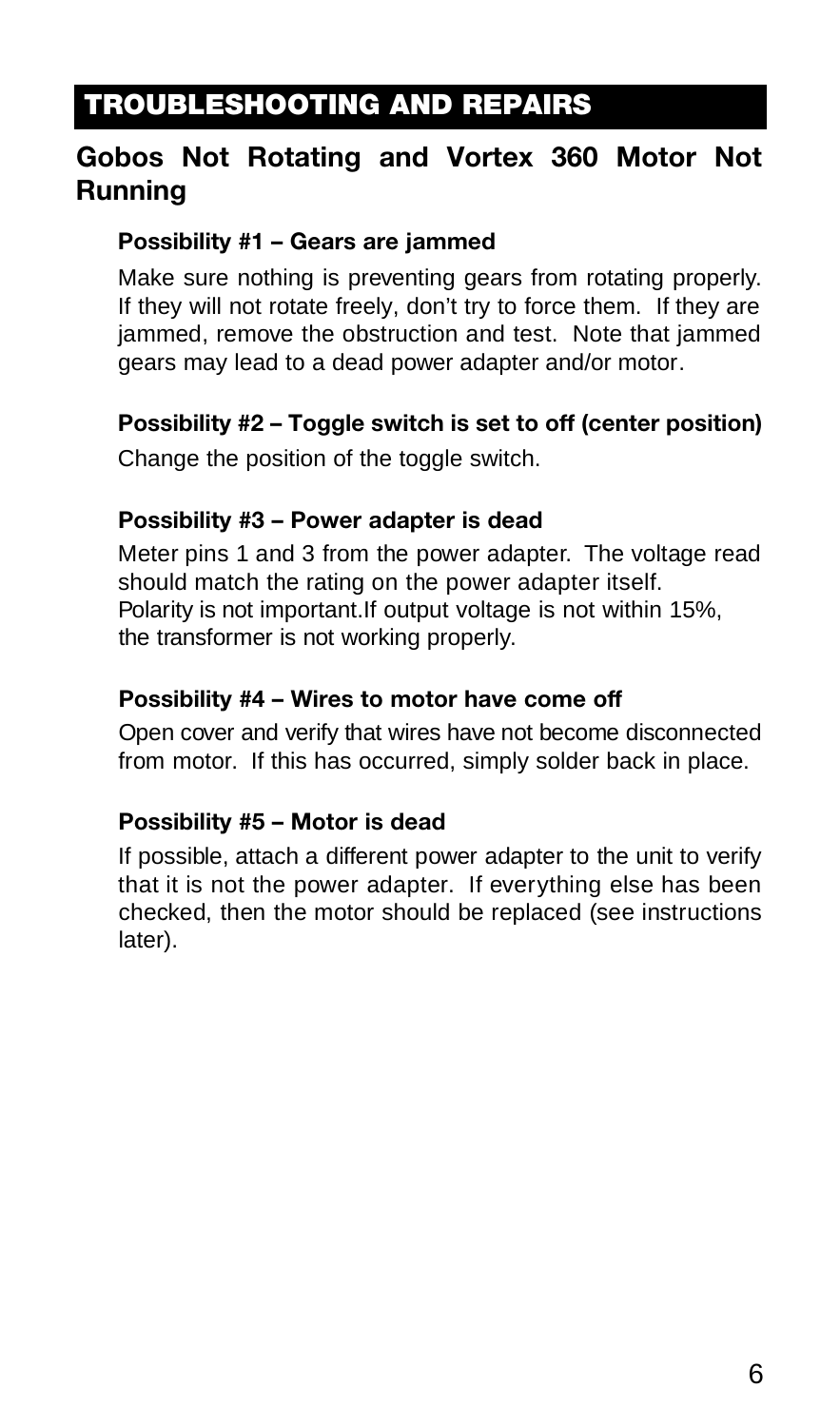*Disconnect power immediately! Further operation could damage motor and/or power adapter.*

### **Gobos Not Rotating and Vortex Making Noise**

#### **Possibility #1 – Gears are jammed**

Make sure nothing is preventing gears from rotating properly. If they will not rotate freely, don't try to force them. If they are jammed, remove the obstruction and test. Note that jammed gears may lead to a dead power adapter and/or motor.

#### **Possibility #2 – Drive gear is loose**

If it sounds like the motor is spinning, but no gears are turning, the drive gear on the motor shaft may be loose. This would also allow the rest of the gears to rotate freely. It can be fixed by tightening the set screw on the drive gear with a 5/64" Allen key.

#### **Possibility #3 – Motor is dead**

If possible, attach a different power adapter to the unit to verify that it is not the power adapter. If everything else has been checked, then the motor should be replaced.

#### **CANNOT FOCUS IMAGE**

#### **Possibility #1 – Gobo is bent or broken**

Remove Vortex 360 from fixture and check both gobos.

#### **Possibility #2 – Problem with fixture**

Insert new gobo in pattern holder and place in fixture. Make sure that image can focus properly. Consult fixture manufacturer if this is the problem.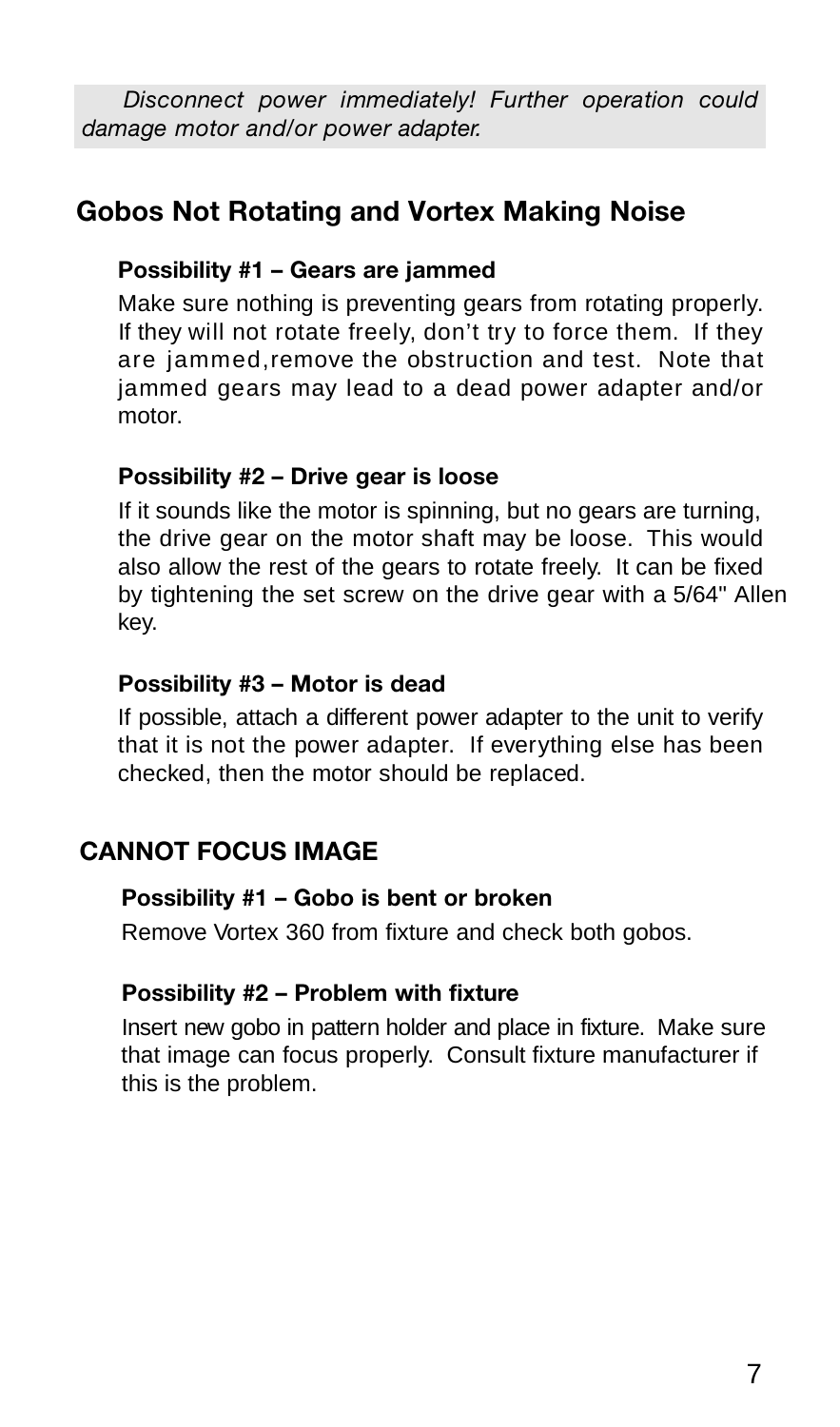# **REPLACING THE MOTOR**

The Vortex 360 motor can be replaced fairly easily. You will need a 5/64" Allen key, needlenose pliers, small Phillips screwdriver, a soldering iron, and solder.

- **1)** Open front cover of Vortex 360.
- **2)** Use the soldering iron to disconnect the wires form the motor.
- **3)** Use the 5/64" Allen key to loosen the set screw on the drive gear attached to the motor. If you cannot see the hole for the set screw in the side of the gear, you may need to use the screwdriver to rotate the gear.
- **4)** Use the needle-nose pliers to loosen the motor attachment standoffs (2x, one on each side of the motor with a hex head at the top). Remove the standoffs, washer and "O" ring.
- **5)** Lift the motor out and make sure not to lose the drive gear or motor pad.
- **6)** Place the new motor into the Vortex 360 in place of the old one. Make sure that the motor pad is between the motor and the metal. You will need to put the shaft of the new motor through the drive gear as you do this.
- **7)** Replace the motor attachment standoffs, "O" rings and washers and tighten with the needle-nose pliers (do not over-tighten).
- **8)** Solder the motor wires onto the new motor.
- **9)** Attach the power adapter and make sure the motor rotates properly (the shaft can be seen through the rear plate). The gears will probably not rotate. Stop the motor when the flat side of the shaft is facing the side of the unit.
- **10)** Rotate the drive gear until the set scew is aligned with the flat side of the motor shaft. Tighten down the set screw. Drive gear should no longer spin freely.
- **11)** Test Vortex 360 out of the fixture to make sure it is all working properly.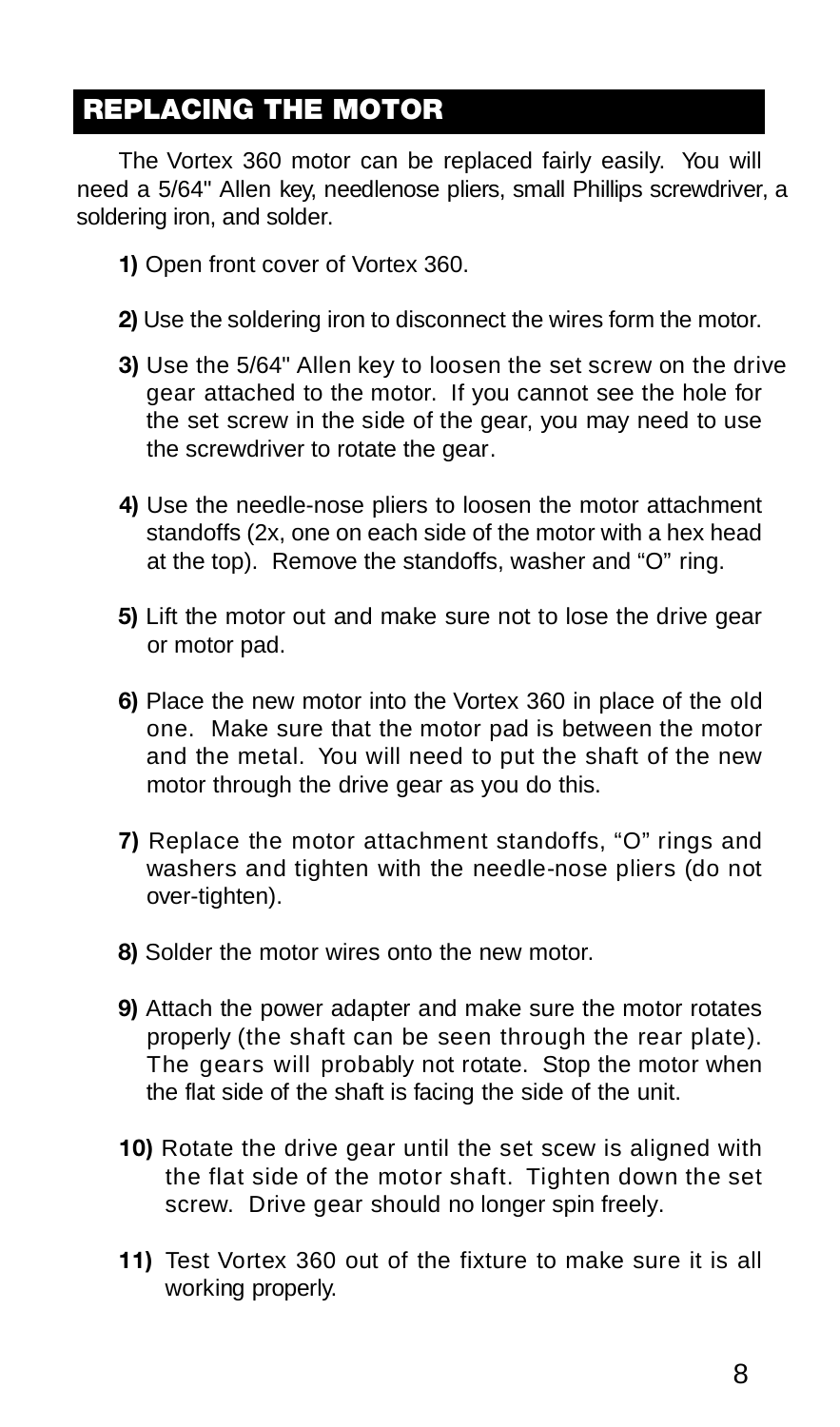# **VORTEX 360 SPECIFICATIONS**

| <b>Size</b>         | HxWxD - 12.5" x 4.75" x 2.5" (319mm x 120mm<br>x 64mm) Unit - 2lb. 12oz lbs. (1.25 kg) Power<br>adapter - 0.625 lbs. (.28 kg)                                                                                                                        |
|---------------------|------------------------------------------------------------------------------------------------------------------------------------------------------------------------------------------------------------------------------------------------------|
| <b>Supported</b>    | ETC Source 4                                                                                                                                                                                                                                         |
| <b>Fixtures</b>     | Altman 1KL                                                                                                                                                                                                                                           |
| <b>Supported</b>    | Standard B Size - 2.5" (64.5mm) image size                                                                                                                                                                                                           |
| Gobo Size           | Maximum - 3.38" (86mm) outer diameter.                                                                                                                                                                                                               |
| <b>Power Supply</b> | Plug-In transformer with NEMA 1-15 Plug<br>120 and 240 volt versions, 50/60Hz,<br>6W MAX, 100/.06amps, 120/.05, 200/.03,<br>240/.025<br>Output -12VDC, 6W Maximum<br>Switchable Polarity<br>Cord Length - 52" (1320mm)<br>Connector - 3-pin Male DIN |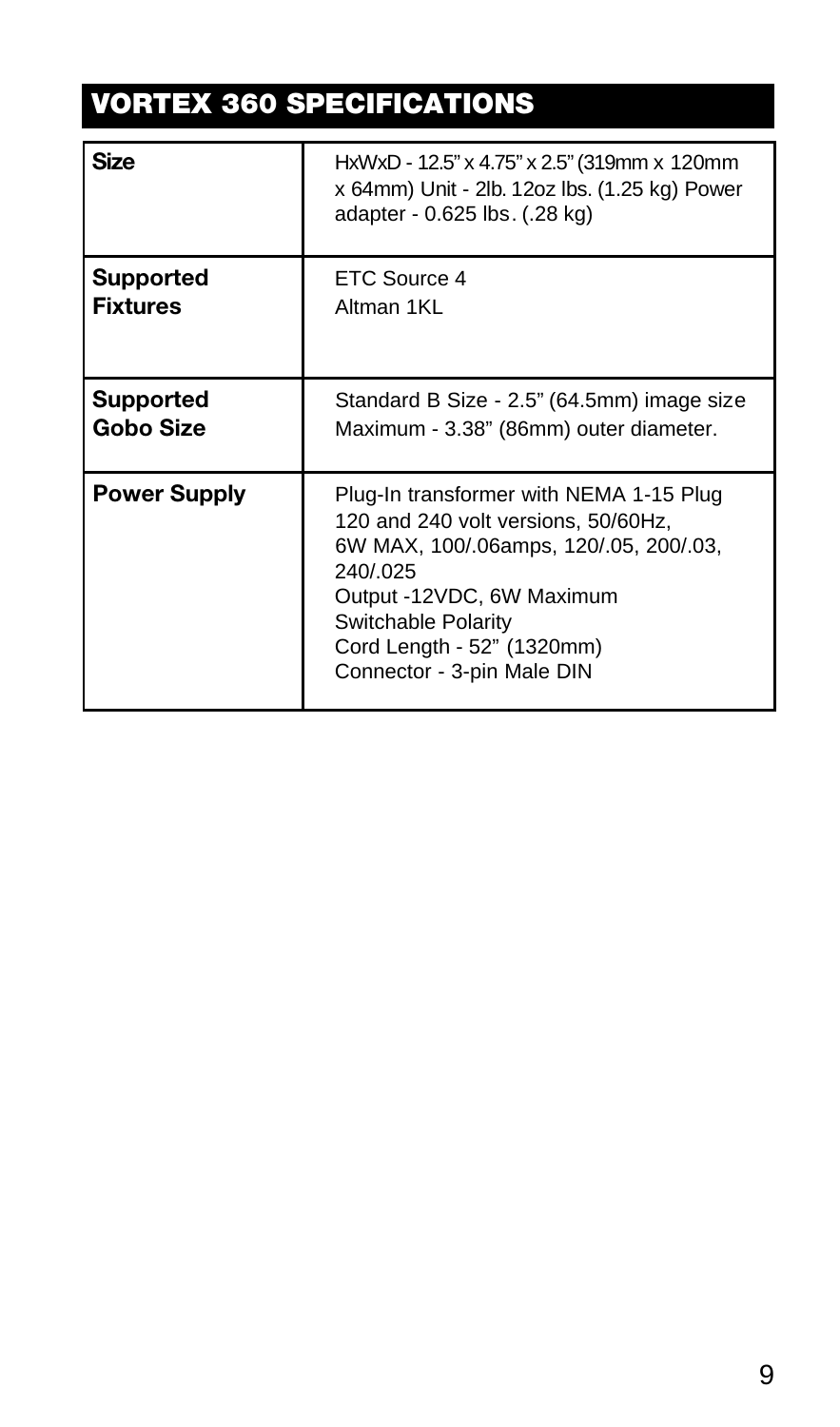

*Dimensioned Vortex 360*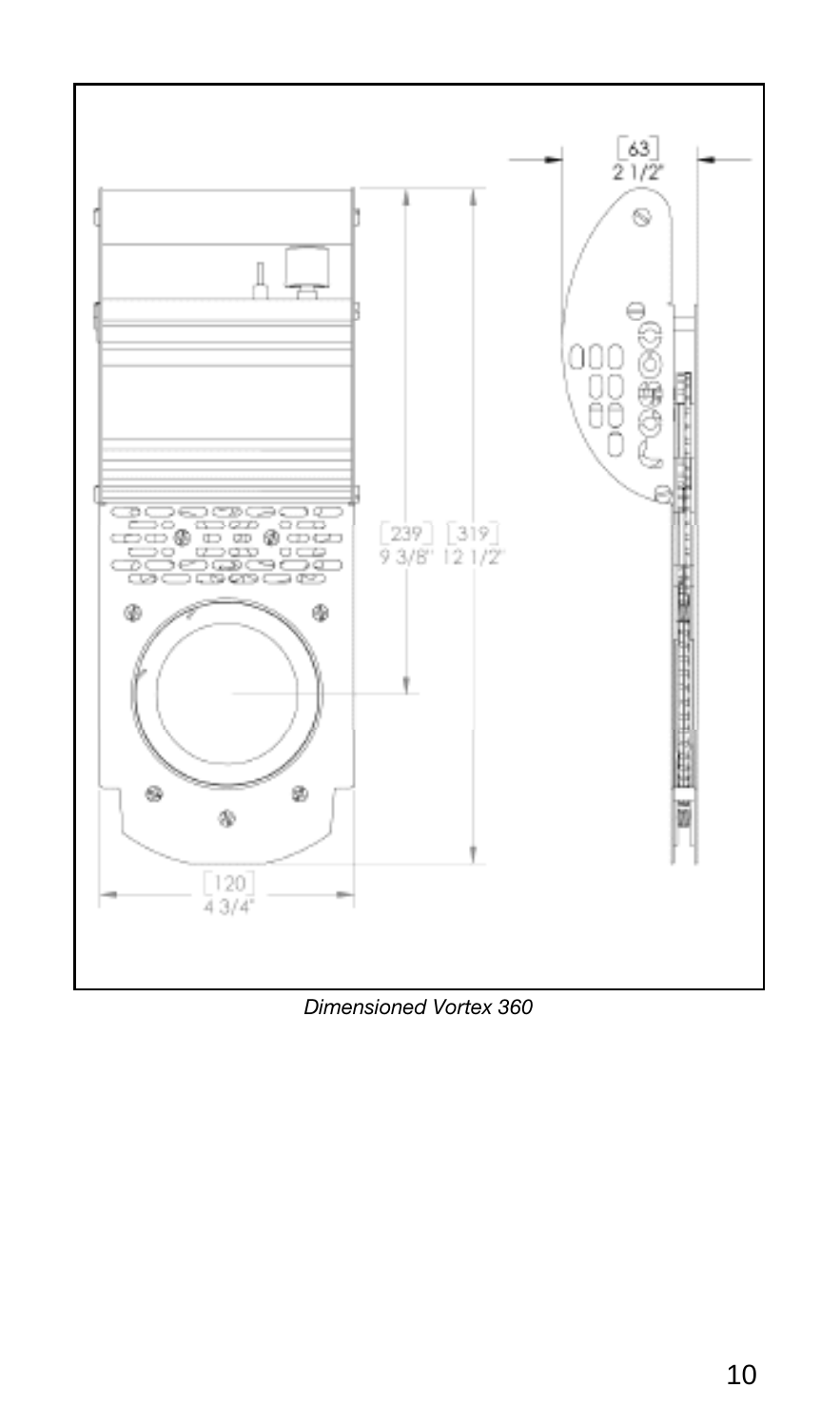

*Replacement Parts*

#### **Replacement power adapter;** #840000120

### **Repairs, Warranty Issues and Parts**

For all repairs, warranty issues and parts needs, please contact our service center.

#### **Rotad 1675 Brandywine Ave, Suite B Chua Vista, CA 91911 800-468-0114 ext. 11**

You can also call your local Rosco dealer for parts and information.